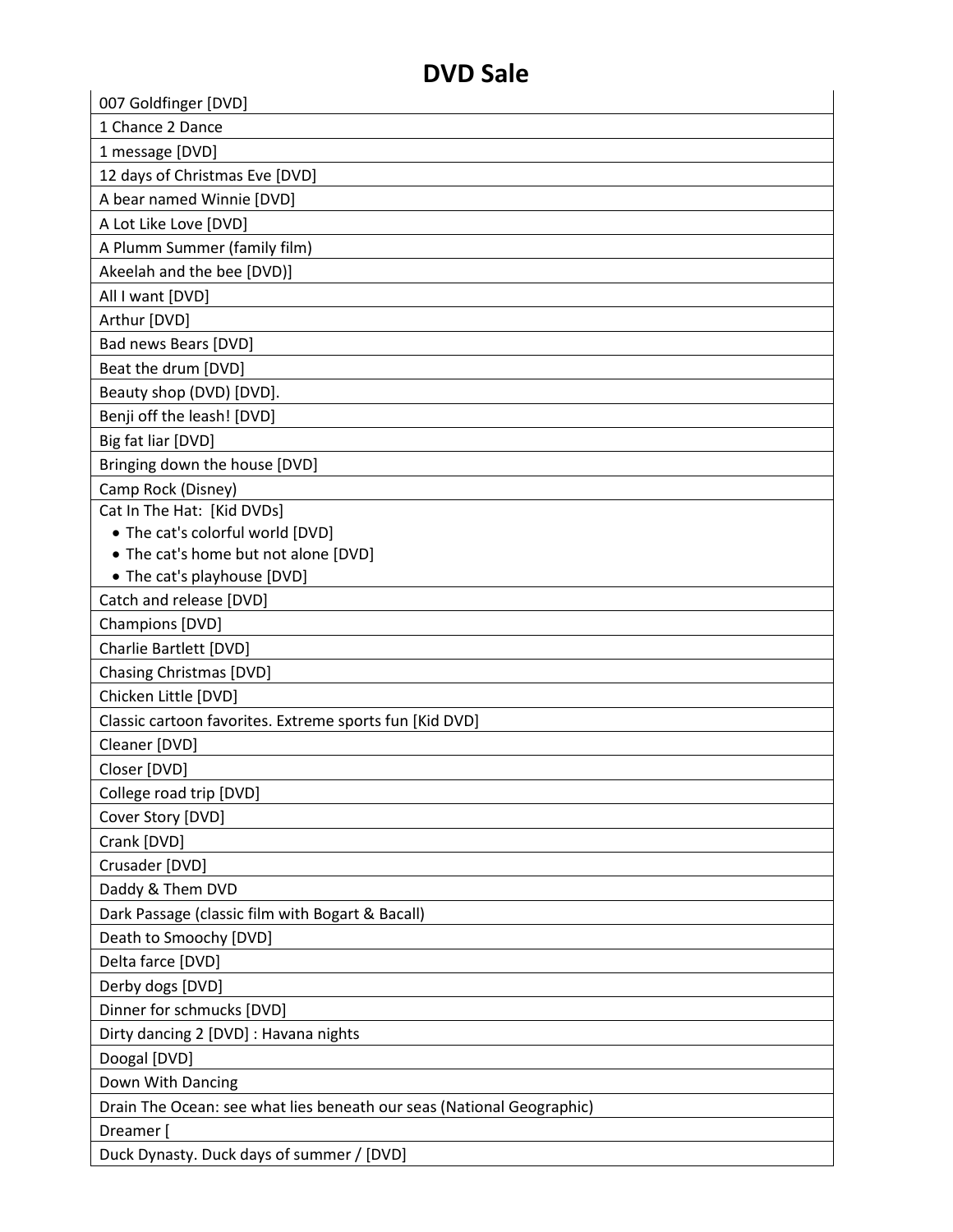| Ella enchanted [DVD]                                                           |
|--------------------------------------------------------------------------------|
| Elvis has left the building [DVD]                                              |
| Eternal sunshine of the spotless mind [DVD]                                    |
| Every second counts [DVD]                                                      |
| Expelled: No Intelligence Allowed [DVD] Ben Stein                              |
| Fame [DVD]                                                                     |
| Fiesta (classic film with Esther Williams)                                     |
| <b>Finding Neverland [DVD]</b>                                                 |
| Finn on the fly [DVD]                                                          |
| First daughter [DVD]                                                           |
| Fly me to the moon [Kid DVD]                                                   |
| Frankie and Hazel [DVD]                                                        |
| Freedomland [DVD]                                                              |
| G.I. Joe. [DVD] Valor vs. venom                                                |
| Gigli [DVD]                                                                    |
| Glee the concert movie [DVD].                                                  |
| Grace is gone [DVD]                                                            |
|                                                                                |
| Guilty by association [DVD]<br>Gulliver's travels DVD] : Gulliver's fun pack   |
|                                                                                |
| Hannah Montana Keeping it Real                                                 |
| Hannah Montana & Miley Cyrus: Best of Both Worlds Concert + 3-D Movie (Disney) |
| Hannah Montana forever / [DVD] - who is Hannah Montana?                        |
| Harriet the spy [DVD] : blog wars                                              |
| Harrison's Flowers [DVD]                                                       |
| Hedda Gabler (classic film based on the Henrik Ibsen play)                     |
| Her Majesty                                                                    |
| Hoodwinked [DVD]                                                               |
| I [heart] Huckabees [DVD]                                                      |
| Icons of Screwball Comedy 4 classic films on 2 DVDs:                           |
| . If You Could Only Cook<br>• Too Many Husbands                                |
| • My sister Eileen                                                             |
| • She Wouldn't Say Yes                                                         |
| Icons of Screwball Comedy 4 classic films on 2 DVDs:                           |
| • Theodora Goes Wild                                                           |
| • Together Again                                                               |
| • A Night To Remember                                                          |
| • The Doctor Takes A Wife                                                      |
| Imagine that [DVD]                                                             |
| In good company [DVD]                                                          |
| In the bedroom [DVD]                                                           |
| In the valley of Elah [DVD]                                                    |
| Indian Summers (PBS series) 4 discs                                            |
| It's all about love [DVD]                                                      |
| Jump in! [DVD]                                                                 |
|                                                                                |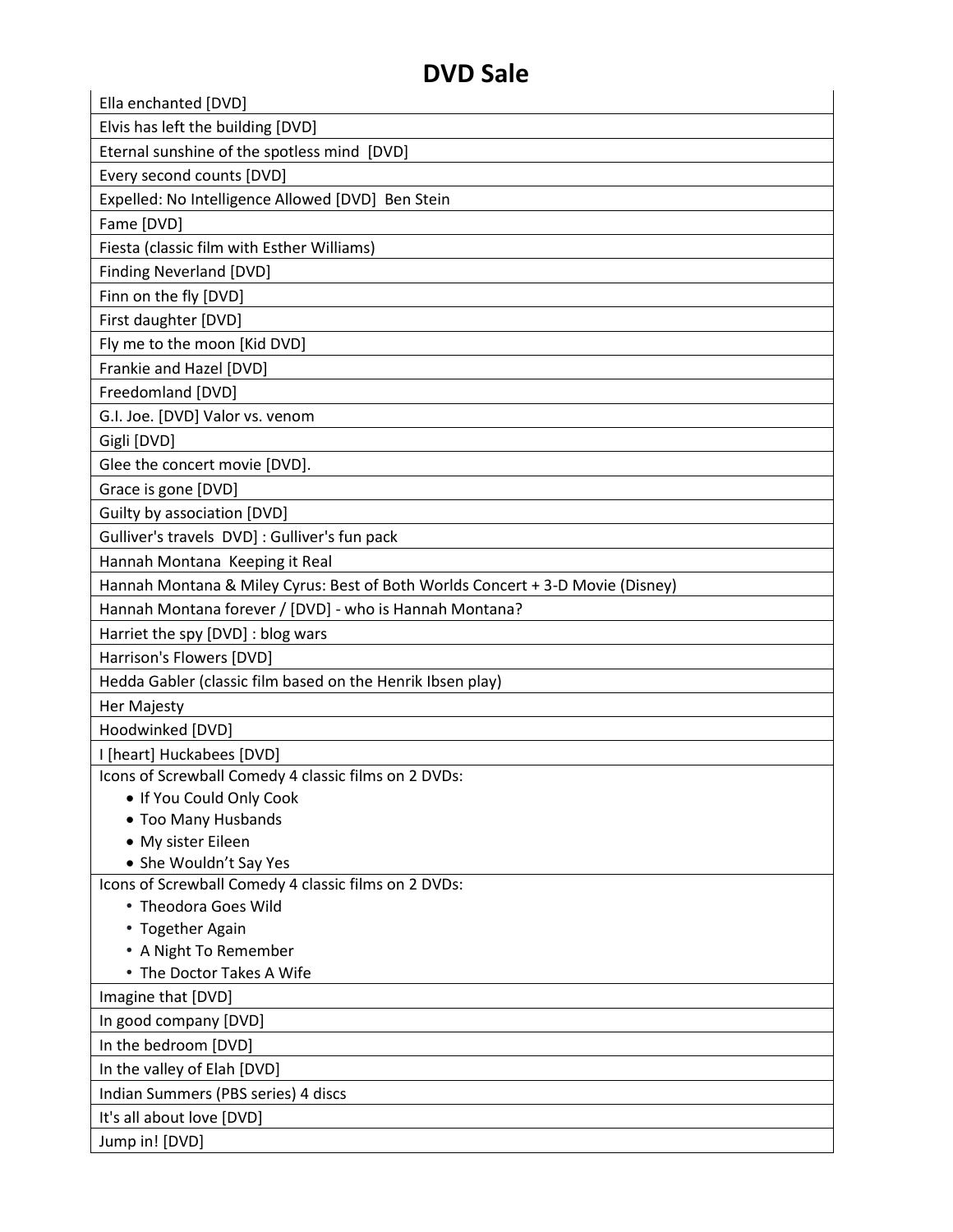| D V D JAIC                                                 |  |
|------------------------------------------------------------|--|
| Jumping the broom [DVD]                                    |  |
| Junebug [DVD]                                              |  |
| K-19 [DVD] : the widow maker                               |  |
| Keep Of The Flame ( classic film with Tracy & Hepburn)     |  |
| Key Largo (classic film with Bogart & Bacall)              |  |
| King Arthur [DVD]                                          |  |
| Kung fu hustle [DVD]                                       |  |
| Ladder 49 [DVD]                                            |  |
| Larry the Cable Guy [DVD] : health inspector               |  |
| Last chance Harvey [DVD]                                   |  |
| Last Tango In Halifax: Season One (BBC 2 discs)            |  |
| Last Tango In Halifax: Season Two (BBC 2 discs)            |  |
| Leatherheads [DVD]                                         |  |
| Little Manhattan [DVD]                                     |  |
| Lord of war [DVD]                                          |  |
| Lou [DVD}                                                  |  |
| MAC and me [DVD]                                           |  |
| Maid in Manhattan [DVD]                                    |  |
| Man About Town [DVD]                                       |  |
| Marie Antoinette [DVD]                                     |  |
| Marmaduke [DVD]                                            |  |
| Mars Needs Moms (Disney)                                   |  |
| Matchstick men [DVD]                                       |  |
| Meet Dave [DVD]                                            |  |
| <b>Merchant of Venice</b>                                  |  |
| Million Dollar Mermaid (classic film with Esther Williams) |  |
| Miss Congeniality 2 [DVD]                                  |  |
| Mona Lisa smile [DVD]                                      |  |
| Moonlight Serenade [DVD]                                   |  |
| Morning glory [DVD]                                        |  |
| Motherhood [DVD]                                           |  |
| Mrs. Henderson presents [DVD]                              |  |
| Murder by numbers [DVD]                                    |  |
| Must love dogs [DVD]                                       |  |
| Ned Kelly [DVD]                                            |  |
| Neverwas [DVD]                                             |  |
| New Worlds 2 discs                                         |  |
| Nic and Tristan go mega dega [DVD]                         |  |
| Nine [DVD]                                                 |  |
| No reservations [DVD]                                      |  |
| One last dance [DVD]                                       |  |
| Open range [DVD]                                           |  |
| Our family wedding [DVD].                                  |  |
| Out of time [DVD]                                          |  |
| Pagan Love Song (classic film with Esther Williams)        |  |
|                                                            |  |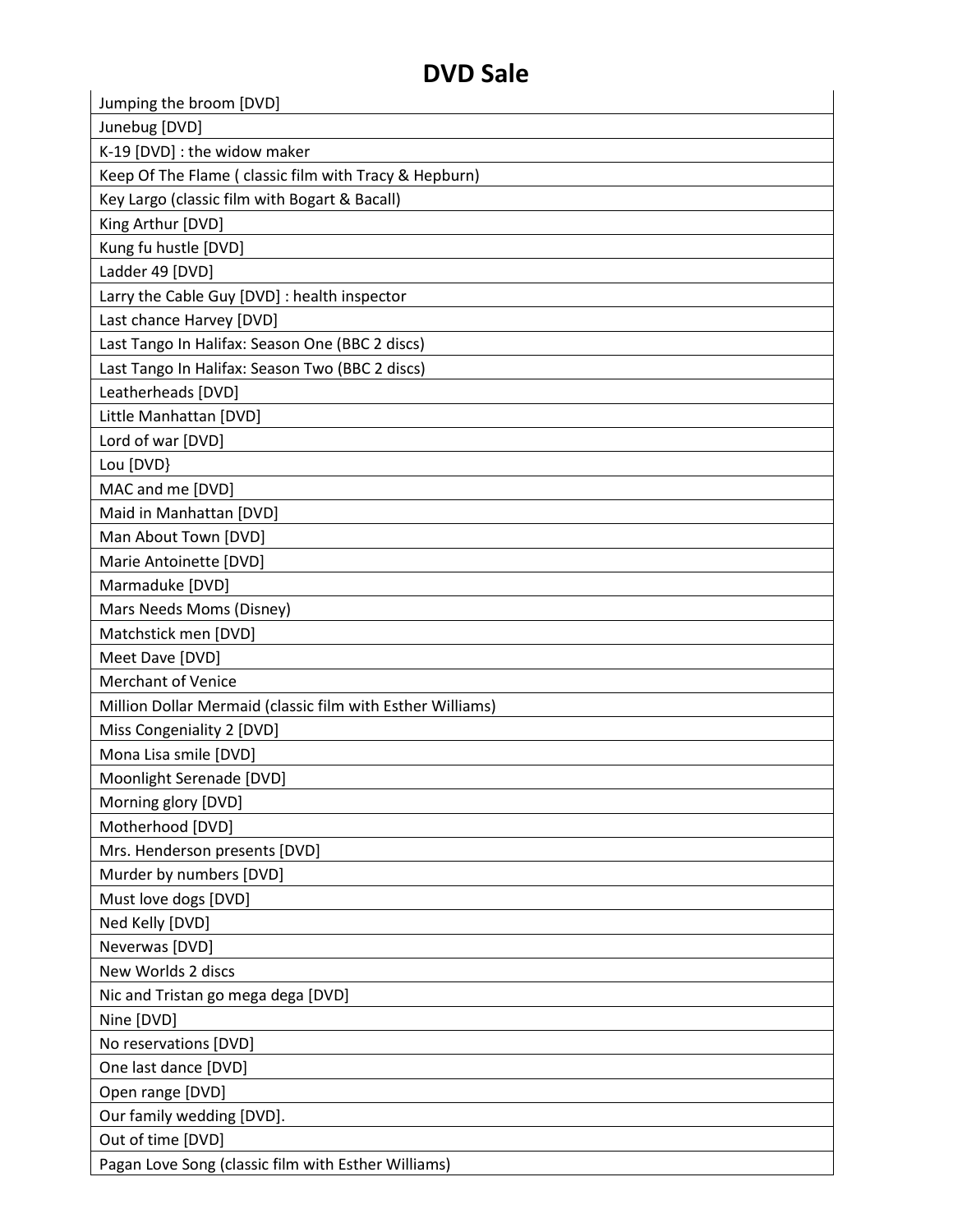| D V D JAIC                                                  |  |
|-------------------------------------------------------------|--|
| Pancho Villa [DVD]                                          |  |
| People I know [DVD]                                         |  |
| Phoebe in wonderland [DVD]                                  |  |
| Popeye Hits and Missiles [Kid DVD]                          |  |
| Popeye Insultin' the Sultan [Kid DVD]                       |  |
| Pride and glory [DVD]                                       |  |
| Prime [DVD]                                                 |  |
| Prom [DVD]                                                  |  |
| Reading Rainbow: If you give a mouse a cookie [Kid DVD]     |  |
| Rebound [DVD]                                               |  |
| Red eye [DVD]                                               |  |
| <b>Reservation Road [DVD]</b>                               |  |
| Retribution Road / [DVD]                                    |  |
| Rumor has it [DVD]                                          |  |
| Sacred planet [DVD]                                         |  |
| Safe Harbour [DVD]                                          |  |
| Second in command [DVD]                                     |  |
| Serious moonlight [DVD]                                     |  |
| Shadow boxers (DVD)]                                        |  |
| Shadowheart [DVD]                                           |  |
| Sherrybaby [DVD)]                                           |  |
| Shopgirl [DVD]                                              |  |
| Shorts [DVD] : the adventures of the wishing rock           |  |
| Side effects [DVD]                                          |  |
| Silver city [DVD]                                           |  |
| Slow Burn / [DVD]                                           |  |
| Smart people [DVD]                                          |  |
| Smitty [DVD]                                                |  |
| Smother [DVD]                                               |  |
| Solitary man [DVD]                                          |  |
| Speed Racer [DVD]                                           |  |
| Spy game [DVD]                                              |  |
| Star trek: Nemesis [DVD]                                    |  |
| Starter for 10 [DVD)]                                       |  |
| Stomp the yard [DVD]                                        |  |
| Stuck / [DVD]                                               |  |
| Suite Life of Hannah Montana                                |  |
| Superbabies [DVD] : baby geniuses 2                         |  |
| Take the lead [DVD]                                         |  |
| Tall Tales & Legends: Darlin' Clementine                    |  |
| Tara Road [DVD]                                             |  |
| Tarzan 1: Turner Classic Movies Great Classic films 4 discs |  |
| • Tarzan The Ape Man                                        |  |
| • Tarzan Escapes                                            |  |
| • Tarzan Finds A Son                                        |  |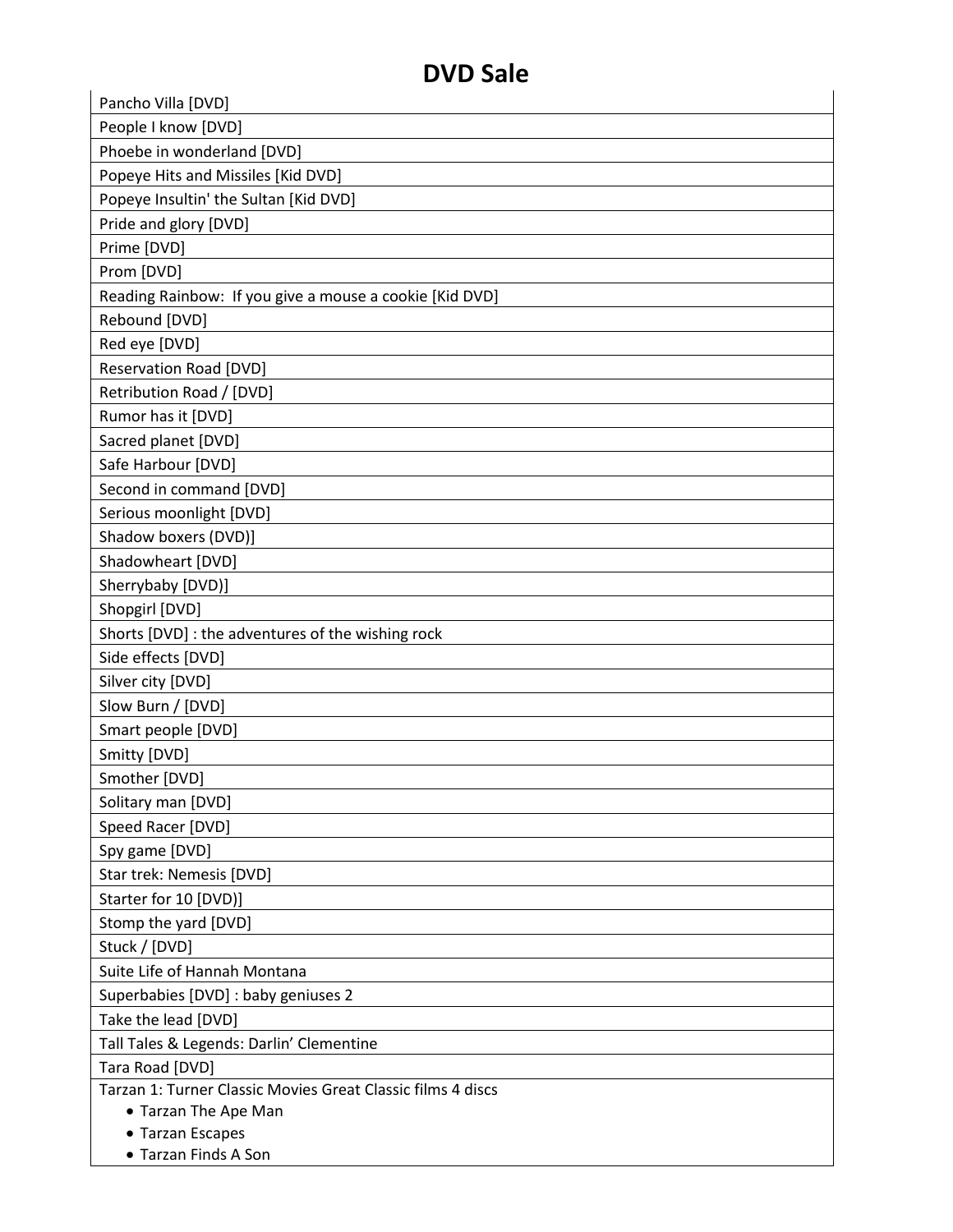| • Tarzan and His Mate                                       |
|-------------------------------------------------------------|
| Tarzan 2: Turner Classic Movies Great Classic films 4 discs |
| • Tarzan's Secret Treasure                                  |
| • Tarzan and the Amazons                                    |
| • Tarzan's New York Adventure                               |
| • Tarzan and the Leopard Woman                              |
| Teacher's Pet (classic film with Clark Gable & Doris Day)   |
| The adventures of Pinocchio [Kid DVD]                       |
| The angel doll [DVD]                                        |
| The Big Sleep (classic film Bogart & Bacall)                |
| The chronicles of Riddick [DVD]                             |
| The Contractor [DVD]                                        |
| The Country Bears [DVD]                                     |
| The Crocodile Hunter. [DVD] Collision course                |
| The Dust Factory [DVD]                                      |
| The final season [DVD]                                      |
| The four feathers [DVD]                                     |
| The good German [DVD]                                       |
| The Greatest [DVD]                                          |
| The Hoax (DVD)]                                             |
| The ice harvest [DVD]                                       |
| The Keeper of Time [DVD]                                    |
| The Kingdom [DVD]                                           |
| The ladykillers [DVD]                                       |
| The Lizzie McGuie Movie                                     |
| The Manchurian candidate [DVD]                              |
| The Mummy: Tomb of the Dragon Emperor                       |
| The namesake [DVD]                                          |
| The painted veil [DVD]                                      |
| The Protector [DVD]                                         |
| The shipping news [DVD]                                     |
| The Spirit [DVD]                                            |
| Things we lost in the fire [DVD]                            |
| This Time For Keeps (classic film with Esther Williams)     |
| Three burials of Melquiades Estrada [DVD]                   |
| Thrill of Romance (classic film with Esther Williams)       |
| Thunderbirds [DVD]                                          |
| Timeless Comedy with Tim Conway                             |
| Tom and Jerry kids show [Kid DVD]                           |
| Tom and Jerry Show: Frisky business [Kid DVD]               |
| <b>Tomb Raider DVD</b>                                      |
| Tommy and the cool mule [DVD].                              |
| Tons of trouble : [DVD]                                     |
| Touched [DVD]                                               |
| Tristan & Isolde [DVD]                                      |
|                                                             |